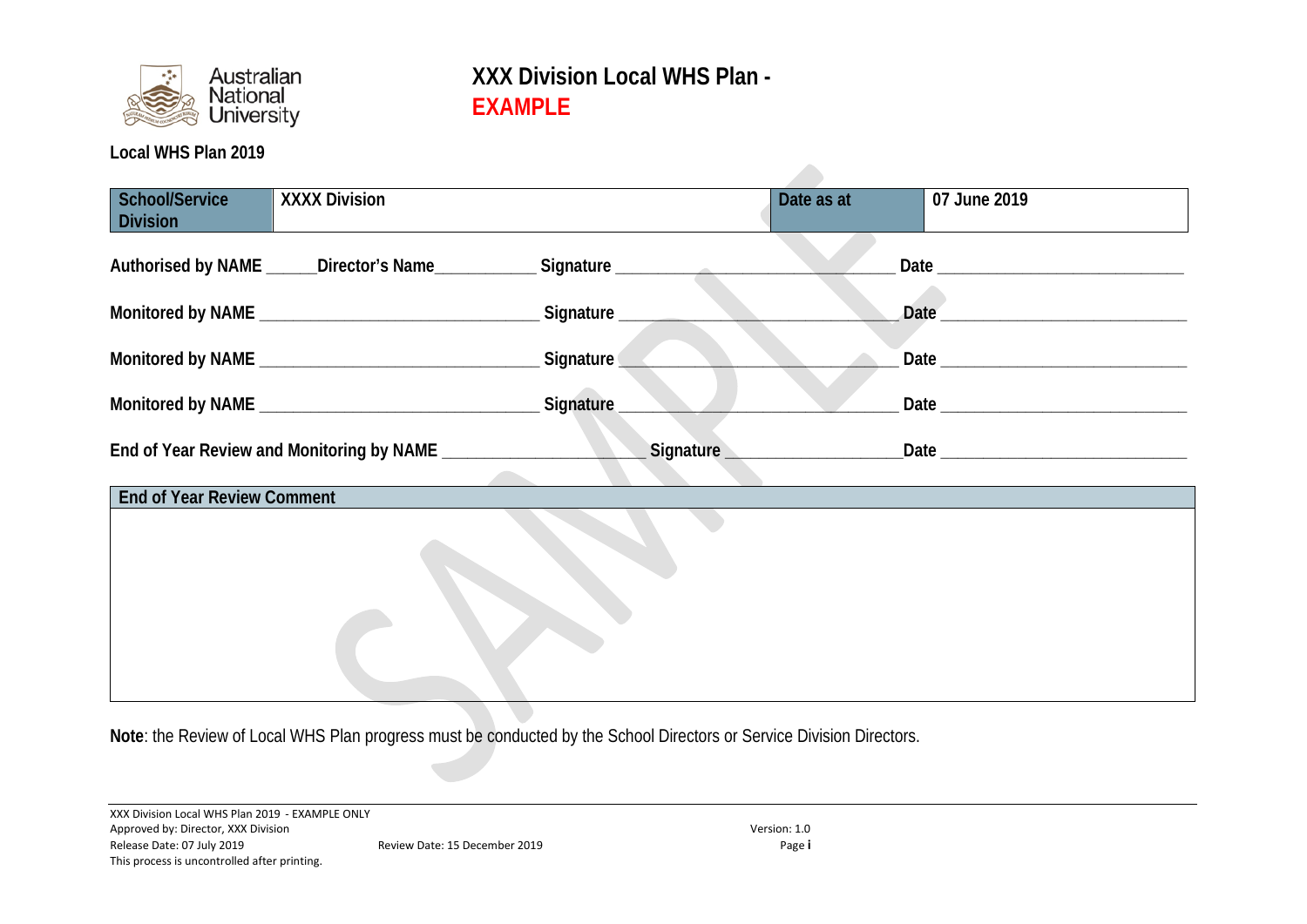

### **Part A. Implementation of University WHS Plan**

| Objectives                                                                                                                                                                 | <b>Targets</b>                                                                                                                                                                                                                                                              | Local<br><b>Specific</b>                                                                                                 | <b>Responsible Staff</b>                                                                        | <b>Completion by</b><br>Timeframe <sup>1</sup> | <b>Quarterly Monitoring Comments</b>          |                                                                                         |                |                |
|----------------------------------------------------------------------------------------------------------------------------------------------------------------------------|-----------------------------------------------------------------------------------------------------------------------------------------------------------------------------------------------------------------------------------------------------------------------------|--------------------------------------------------------------------------------------------------------------------------|-------------------------------------------------------------------------------------------------|------------------------------------------------|-----------------------------------------------|-----------------------------------------------------------------------------------------|----------------|----------------|
|                                                                                                                                                                            |                                                                                                                                                                                                                                                                             | Performance<br><b>Measures</b><br>(LSPM)                                                                                 |                                                                                                 |                                                | Q1                                            | Q2                                                                                      | Q <sub>3</sub> | Q <sub>4</sub> |
| Establish a Local WHS<br>Plan, monitor, review and<br>manage in accordance<br>with WHSMS Chapter<br>2.2                                                                    | Local WHS Plan<br>$\bullet$<br>established<br>Plan is monitored 4<br>$\bullet$<br>times a year<br>Plan is reviewed once a<br>year<br>Plan is completed as<br>planned                                                                                                        | 80%<br>implementation<br>of Chapter 2.2<br>- Gold Status<br>on Traffic Light<br><b>Status Report</b>                     | Jenny Hughes                                                                                    | $\Box$ June<br>$\boxtimes$ December            | NA - University WHS Plan has<br>not published | University WHS Plan is<br>published and XXX Division is<br>preparing its Local WHS Plan |                |                |
| Implement Chapter 3.2<br>WHS Induction, Training<br>and Supervision and 3.3<br>WHS Local Training Plan<br>as applicable                                                    | <b>WHS Local Training</b><br>$\bullet$<br>Plan is established and<br>monitored and reviewed<br>$\mathbf{1}$ $\bullet$<br><b>University Prescribed</b><br>Induction tiers and<br>templates are adopted<br>100% new HR staff<br>receive HR Divisional<br><b>WHS Induction</b> | 80%<br>implementation<br>of Chapter 3.2<br>and $3.3 - Gold$<br>Status on<br><b>Traffic Light</b><br><b>Status Report</b> | Michael Clarke<br>Jenny Hughes                                                                  | $\Box$ June<br>⊠ December                      | See above                                     | See above                                                                               |                |                |
| Implement Chapter 3.6<br><b>Contractor Safety</b><br>Management in<br>tendering, contracting<br>and managing applicable<br>contractors [NC2]                               | 80% implementation of<br>Chapter 3.6                                                                                                                                                                                                                                        | 80%<br>implementation<br>of Chapter 3.6<br>- Gold Status<br>on Traffic Light<br><b>Status Report</b>                     | Michael Clarke<br>Jenny Hughes<br>Joel Block                                                    | $\square$ June<br>⊠ October                    | See above                                     | See above                                                                               |                |                |
| Director and staff<br>complete the<br>• University WHS<br>Induction<br><b>University WHSMS</b><br>$\bullet$<br>Training<br>As per identified on WHS<br>Local Training Plan | 100% completion of these<br>training as identified on<br>Local Training Plan                                                                                                                                                                                                | 90%<br>completion of<br>these training<br>as identified on<br>Local Training<br>Plan                                     | Director HR<br>Deputy Director HR<br><b>Associate Directors</b><br><b>Managers</b><br>All staff | $\Box$ June<br>⊠ December                      | See above                                     | See above                                                                               |                |                |
| Staff from XXX Division<br>on XXX WHS Committee<br>completes<br><b>WHS Committee Training</b>                                                                              | 100% of staff on XXX WHS<br>Committee complete WHS<br><b>Committee Training</b>                                                                                                                                                                                             | 100% of staff<br>on XXX WHS<br>Committee<br>complete WHS<br>Committee<br>Training                                        | Staff on Portfolio WHS<br>Committee                                                             | $\Box$ June<br>$\boxtimes$ December            | See above                                     | See above                                                                               |                |                |
| % of hazard<br>plant/equipment having<br>hazard and risk<br>assessments against<br>them                                                                                    | 100%                                                                                                                                                                                                                                                                        | 80%                                                                                                                      | <b>XXX Manager</b><br>John Smith                                                                | $\Box$ June<br>$\boxtimes$ December            | See above                                     | See above                                                                               |                |                |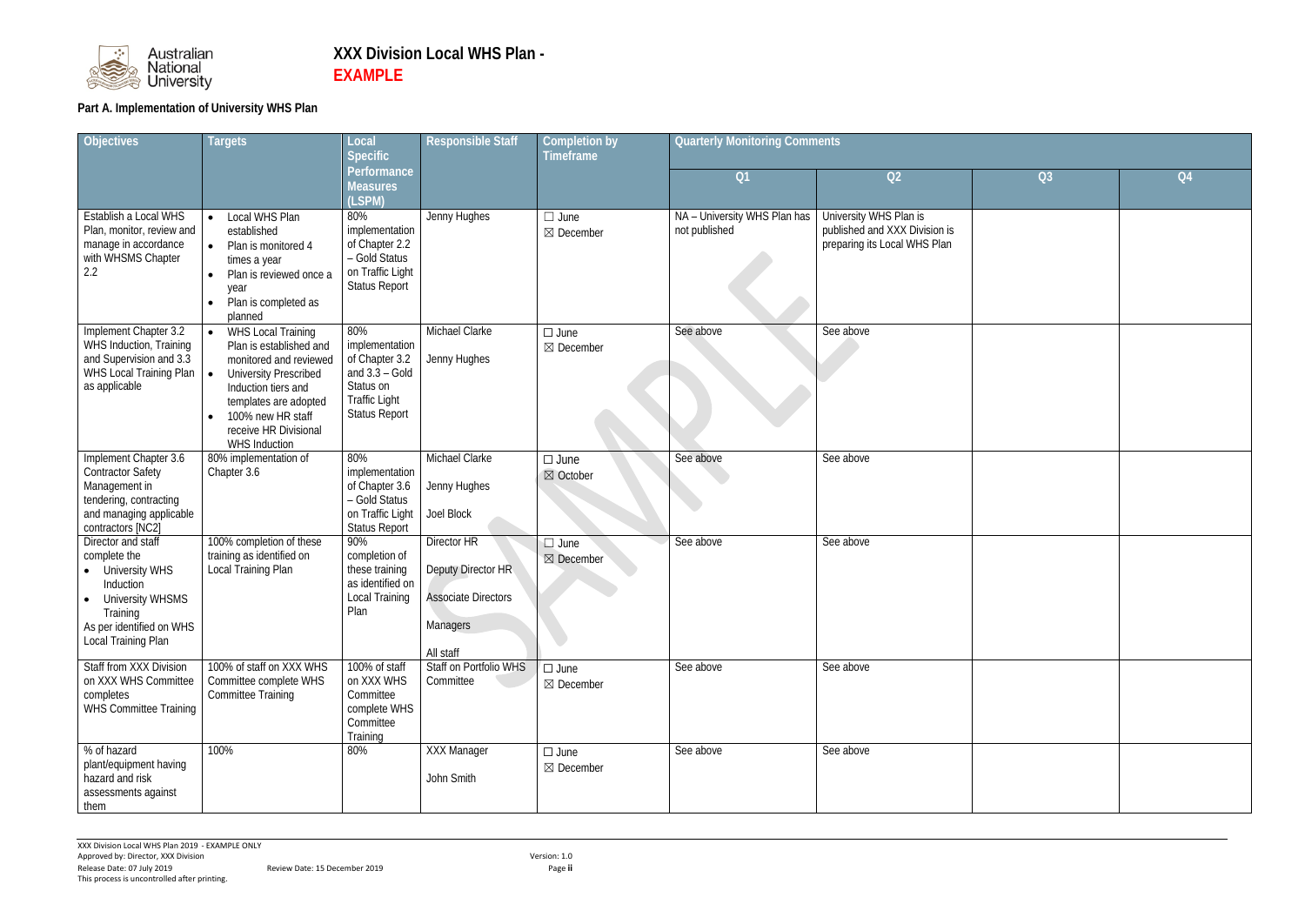

| Objectives                                                                                                                                                                                                                                                                                       | <b>Targets</b>                                                                                                                                                                                                                                                                       | <b>Local Specific</b><br>Performance Measures                                                                                                                                                                                                                                        | <b>Responsible Staff</b>                                                                             | Completion<br>by                       | <b>Quarterly Monitoring Comments</b> |           |    |                |
|--------------------------------------------------------------------------------------------------------------------------------------------------------------------------------------------------------------------------------------------------------------------------------------------------|--------------------------------------------------------------------------------------------------------------------------------------------------------------------------------------------------------------------------------------------------------------------------------------|--------------------------------------------------------------------------------------------------------------------------------------------------------------------------------------------------------------------------------------------------------------------------------------|------------------------------------------------------------------------------------------------------|----------------------------------------|--------------------------------------|-----------|----|----------------|
|                                                                                                                                                                                                                                                                                                  |                                                                                                                                                                                                                                                                                      | (LSPM)                                                                                                                                                                                                                                                                               |                                                                                                      | Timeframe                              | Q1                                   | Q2        | Q3 | Q <sub>4</sub> |
| Incidents level 4-5<br>$\triangleright$ Investigations initial<br>facts 15 days<br>$\triangleright$ Incident<br>investigation<br>complete and<br>closeout 45 days<br>Incidents level 2-3<br>$\triangleright$ Investigations<br>complete 20 days<br>$\triangleright$ Incident closeout<br>25 days | 100% of incidents are<br>investigated and closed<br>within the specified<br>timeframe                                                                                                                                                                                                | 100% of incidents are<br>investigated and closed<br>within the specified<br>timeframe                                                                                                                                                                                                | Authorised Incident<br>Investigators<br>$\triangleright$ Joel Block<br>$\triangleright$ John Citizen | $\square$ June<br>$\boxtimes$ December | See above                            | See above |    |                |
| <b>Director leads WHSMS</b><br>implementation and practice<br>in the Division                                                                                                                                                                                                                    | 100% completion of<br>WHSMS and Due<br>Diligence Training for<br><b>Officers</b><br>100% pass the Annual<br><b>WHSMS Management</b><br>Questionnaire<br>Director discuss contents<br>of Chapters of WHSMS<br>Handbook relevant to the<br>Division 4 times in HR Staff<br>meeting     | 100% completion of<br>WHSMS and Due<br>Diligence Training for<br><b>Officers</b><br>100% pass the Annual<br><b>WHSMS Management</b><br>Questionnaire<br>Director discuss contents<br>of Chapters of WHSMS<br>Handbook relevant to the<br>Division 4 times in HR Staff<br>meeting     | Director, XXX                                                                                        | $\Box$ June<br>$\boxtimes$ December    | See above                            | See above |    |                |
| % of hazard and risk<br>assessment after the<br>publication of WHSMS using<br>University prescribed<br>methodology and template                                                                                                                                                                  | 100% of new hazard and<br>risk assessments after the<br>publication of WHSMS<br>uses University prescribed<br>methodology and template<br>100% of hazard and risk<br>assessments reviewed fter<br>the publication of WHSMS<br>uses University prescribed<br>methodology and template | 100% of new hazard and<br>risk assessments after the<br>publication of WHSMS<br>uses University prescribed<br>methodology and template<br>100% of hazard and risk<br>assessments reviewed fter<br>the publication of WHSMS<br>uses University prescribed<br>methodology and template |                                                                                                      | $\square$ June<br>$\Box$ December      |                                      |           |    |                |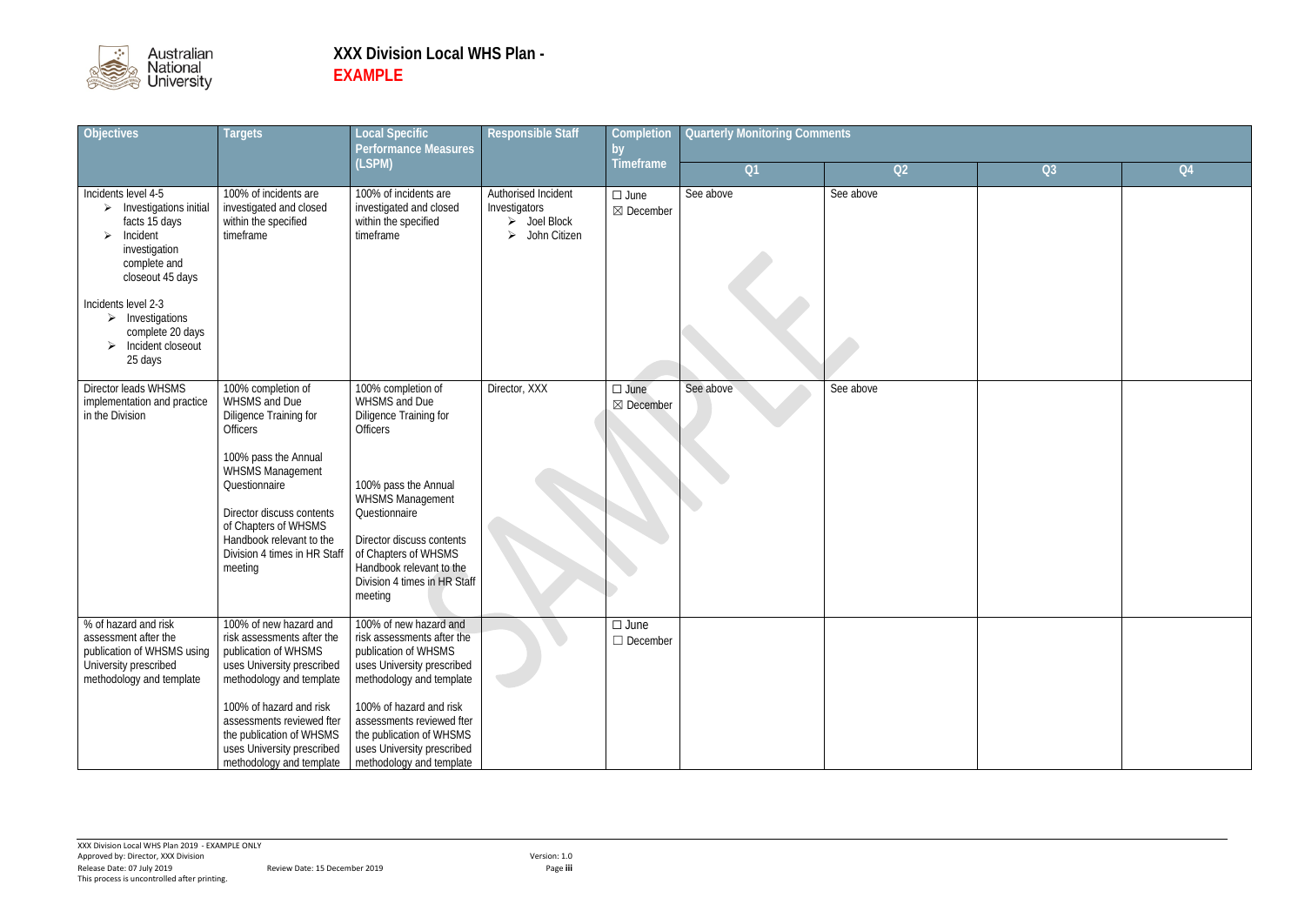

#### **Part B. Plan for Schedulable Activities (PSA)**

The PSA should include all WHS activities that the School/Service Division undertakes which are required to be scheduled and monitored in the current year.

Delete the activities that are not applicable from this template and add others specific to the local area to ensure a locally tailored PSA. The list of activity categories is not exhaustive.

#### **LEGEND**

| Unshaded date   | Activity scheduled date                                    |
|-----------------|------------------------------------------------------------|
| Date            | Activity completed and the completion date                 |
| <del>Date</del> | Activity missed but rescheduled/corrective action assigned |
|                 | Activity missed and not dealt with                         |

### **General - FOR ALL LOCAL AREAS**

#### **Resources**

|                               |             |                  |                          |                               |  |            |              |           | 2019         |    |  |  |    |
|-------------------------------|-------------|------------------|--------------------------|-------------------------------|--|------------|--------------|-----------|--------------|----|--|--|----|
| <b>Activity</b>               | Legal and   | Frequency        | <b>Responsible Staff</b> | <b>Records</b>                |  |            |              |           | <b>Month</b> |    |  |  |    |
|                               | other       |                  |                          |                               |  | <b>IVI</b> | $\mathsf{A}$ | <b>IV</b> |              |    |  |  | D  |
|                               | requirement |                  |                          |                               |  |            |              |           |              |    |  |  |    |
|                               | reference   |                  |                          |                               |  |            |              |           |              |    |  |  |    |
| Allocate WHS specific budget  | NAT 3.1.1   | Annually in the  | Director, XXX Division   | WHS specific account code     |  |            |              |           |              | 20 |  |  |    |
| for improving work health and |             | budget           |                          |                               |  |            |              |           |              |    |  |  |    |
| safety under your control     |             | allocation round |                          | Spending record of the code   |  |            |              |           |              |    |  |  |    |
| Review the qualification,     | NAT 3.1.1   | 2 Yearly         | Director, XXX Division   | Review document               |  |            |              |           |              |    |  |  | 10 |
| experience and skills of      |             |                  | delegate to XXX          |                               |  |            |              |           |              |    |  |  |    |
| positions to implement the    |             |                  | Manager                  | First Quarterly Due Diligence |  |            |              |           |              |    |  |  |    |
| University WHSMS against      |             |                  |                          | Report each two years         |  |            |              |           |              |    |  |  |    |
| WHS Officers Capability       |             |                  |                          |                               |  |            |              |           |              |    |  |  |    |
| Framework                     |             |                  |                          |                               |  |            |              |           |              |    |  |  |    |
|                               |             |                  |                          |                               |  |            |              |           |              |    |  |  |    |

#### **Contingency and Emergency Arrangements**

|                          |                            |                              |                          |                           |  |              |              | 2019         |    |  |  |   |
|--------------------------|----------------------------|------------------------------|--------------------------|---------------------------|--|--------------|--------------|--------------|----|--|--|---|
| <b>Activity</b>          | Legal and                  | Frequency                    | <b>Responsible Staff</b> | <b>Records</b>            |  |              |              | <b>Month</b> |    |  |  |   |
|                          | other                      |                              |                          |                           |  | $\mathbf{v}$ | $\mathsf{A}$ |              |    |  |  | D |
|                          | requirement                |                              |                          |                           |  |              |              |              |    |  |  |   |
|                          | reference                  |                              |                          |                           |  |              |              |              |    |  |  |   |
| <b>Contingency Plan</b>  | <b>Work Health and</b>     | $\blacksquare$ Annually – at | XXX Manager              | Contingency Plan document |  |              |              |              | 12 |  |  |   |
|                          | <b>Safety</b>              | least 1 topic                |                          |                           |  |              |              |              |    |  |  |   |
| See Chapter 3.1 Hazard   | Regulations<br>2011 (clth) |                              |                          |                           |  |              |              |              |    |  |  |   |
| Management for details   |                            |                              |                          |                           |  |              |              |              |    |  |  |   |
|                          | $37, 40, 43, 74$ &         |                              |                          |                           |  |              |              |              |    |  |  |   |
| XXX Division Topic 2019: | 80                         |                              |                          |                           |  |              |              |              |    |  |  |   |
| Aggressive Public        |                            |                              |                          |                           |  |              |              |              |    |  |  |   |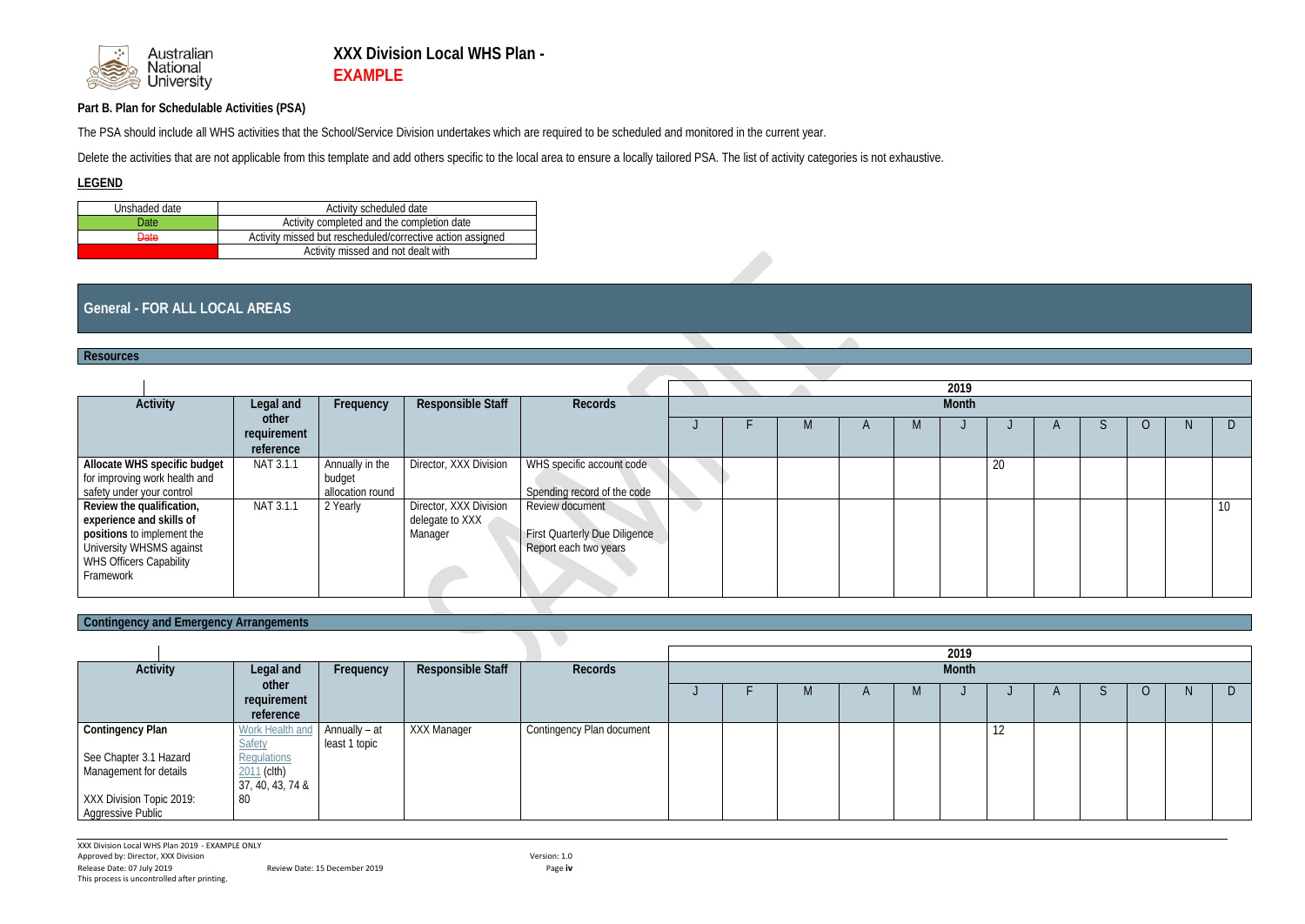

| <b>Contingency Plan Testing</b> | AS 1851                   | Annually                | <b>XXX Manager</b>        | Contingency Plan testing        |                             |  |  |                 |    |    |    |    |                 | 10 |
|---------------------------------|---------------------------|-------------------------|---------------------------|---------------------------------|-----------------------------|--|--|-----------------|----|----|----|----|-----------------|----|
|                                 | Maintenance of            |                         |                           | questionnaire/ document         |                             |  |  |                 |    |    |    |    |                 |    |
| Note This is in addition to the | <b>Fire Protection</b>    | At least 1 topic        |                           |                                 |                             |  |  |                 |    |    |    |    |                 |    |
| fire evacuation exercise        | <b>Systems</b>            |                         |                           |                                 |                             |  |  |                 |    |    |    |    |                 |    |
|                                 | and Equipment             |                         |                           |                                 |                             |  |  |                 |    |    |    |    |                 |    |
|                                 | - Section 19              |                         |                           |                                 |                             |  |  |                 |    |    |    |    |                 |    |
|                                 |                           |                         |                           |                                 |                             |  |  |                 |    |    |    |    |                 |    |
|                                 | Work Health and           |                         |                           |                                 |                             |  |  |                 |    |    |    |    |                 |    |
|                                 | Safety                    |                         |                           |                                 |                             |  |  |                 |    |    |    |    |                 |    |
|                                 |                           |                         |                           |                                 |                             |  |  |                 |    |    |    |    |                 |    |
| Emergency Plan and              | (Managing Risks           | Annually                |                           |                                 |                             |  |  |                 |    |    |    |    |                 | 03 |
|                                 | of Hazardous              |                         | Chair, Emergency          | Reviewed emergency plans        |                             |  |  |                 |    |    |    |    |                 |    |
| <b>Procedure Review</b>         | Chemicals in the          |                         | <b>Planning Committee</b> | and procedures                  |                             |  |  |                 |    |    |    |    |                 |    |
|                                 | Workplace)                |                         | (EPC)                     |                                 |                             |  |  |                 |    |    |    |    |                 |    |
| <b>Emergency Evacuation</b>     | <b>Code of Practice</b>   | $\Box$ Annually         | Chief Warden              | EEE records                     |                             |  |  | 30 <sup>°</sup> |    |    |    |    | 15              |    |
| Exercise (EEE)                  | 2015 Section 6            | $\boxtimes$ Half yearly |                           |                                 |                             |  |  |                 |    |    |    |    |                 |    |
|                                 |                           |                         |                           | <b>EEE</b> participation        |                             |  |  |                 |    |    |    |    |                 |    |
|                                 | Work Health and           |                         |                           |                                 |                             |  |  |                 |    |    |    |    |                 |    |
|                                 | Safety                    |                         |                           | monitoring records              |                             |  |  |                 |    |    |    |    |                 |    |
|                                 | (Managing the             |                         |                           |                                 |                             |  |  |                 |    |    |    |    |                 |    |
|                                 | <b>Risk of Falls at</b>   |                         |                           |                                 |                             |  |  |                 |    |    |    |    |                 |    |
|                                 | Workplaces)               |                         |                           |                                 |                             |  |  |                 |    |    |    |    |                 |    |
|                                 | <b>Code of Practice</b>   |                         |                           |                                 |                             |  |  |                 |    |    |    |    |                 |    |
|                                 | 2015 Section 9            |                         |                           |                                 |                             |  |  |                 |    |    |    |    |                 |    |
|                                 |                           |                         |                           |                                 |                             |  |  |                 |    |    |    |    |                 |    |
|                                 | Work Health and           |                         |                           |                                 |                             |  |  |                 |    |    |    |    |                 |    |
|                                 | <b>Safety (Confined</b>   |                         |                           |                                 |                             |  |  |                 |    |    |    |    |                 |    |
|                                 |                           |                         |                           |                                 |                             |  |  |                 |    |    |    |    |                 |    |
|                                 | Spaces) Code of           |                         |                           |                                 |                             |  |  |                 |    |    |    |    |                 |    |
|                                 | Practice 2015             |                         |                           |                                 |                             |  |  |                 |    |    |    |    |                 |    |
|                                 | Section 6                 |                         |                           |                                 |                             |  |  |                 |    |    |    |    |                 |    |
| <b>Local Emergency Control</b>  | <b>WHSMS</b>              | $\boxtimes$ Annually    | Chief Wardens and         | Archived Emergency              | $\mathcal{L}^{\mathcal{A}}$ |  |  |                 |    |    |    |    |                 | 03 |
| Organisation (ECO) Network      | Handbook                  | $\Box$ Half yearly      | EPC                       | Warden Register, i              |                             |  |  |                 |    |    |    |    |                 |    |
| review                          | Chapter 3.5               |                         |                           | applicable                      |                             |  |  |                 |    |    |    |    |                 |    |
| Review if additional wardens    | Emergency                 |                         |                           |                                 |                             |  |  |                 |    |    |    |    |                 |    |
| are required or training is     | Management                |                         |                           | <b>Email communications</b>     |                             |  |  |                 |    |    |    |    |                 |    |
| required                        |                           |                         |                           |                                 |                             |  |  |                 |    |    |    |    |                 |    |
|                                 |                           |                         |                           | between Chief Warden and        |                             |  |  |                 |    |    |    |    |                 |    |
|                                 |                           |                         |                           | <b>School Directors/Service</b> |                             |  |  |                 |    |    |    |    |                 |    |
|                                 |                           |                         |                           | <b>Division Directors</b>       |                             |  |  |                 |    |    |    |    |                 |    |
| First Aid Kit content check     | Work Health and           | $\boxtimes$ Annually -  | First aid officers to     | First aid kit check record      |                             |  |  |                 |    |    |    |    | 10 <sup>1</sup> |    |
|                                 | Safety                    | for low risk            | liaise with Parasol       |                                 |                             |  |  |                 |    |    |    |    |                 |    |
|                                 | Regulations               | areas                   |                           | Invoice from first aid kit      |                             |  |  |                 |    |    |    |    |                 |    |
|                                 | 2011 (Clth)               | $\Box$ Half yearly      |                           | contractor on the check         |                             |  |  |                 |    |    |    |    |                 |    |
|                                 | Section 42                |                         |                           |                                 |                             |  |  |                 |    |    |    |    |                 |    |
|                                 |                           |                         |                           | performed or items replaced     |                             |  |  |                 |    |    |    |    |                 |    |
| <b>First Aider Register</b>     | <b>Work Health and</b>    | Monthly                 | WHS Officer/Manager       | Updated first aid register      |                             |  |  | 30              | 30 | 30 | 30 | 30 | 30              | 22 |
| Update                          | <b>Safety (First Aid)</b> |                         | or other delegated        |                                 |                             |  |  |                 |    |    |    |    |                 |    |
|                                 | in the                    |                         | persons                   |                                 |                             |  |  |                 |    |    |    |    |                 |    |
| An email request will come      | Workplace)                |                         |                           |                                 |                             |  |  |                 |    |    |    |    |                 |    |
| from WEG in January             | <b>Code of Practice</b>   |                         |                           |                                 |                             |  |  |                 |    |    |    |    |                 |    |
| <b>First Aid Assessment</b>     | 2015                      | Annually                | WHS Officer/Manager       | <b>Completed First Aid</b>      |                             |  |  |                 |    |    |    |    |                 |    |
| per building based              | Section 2 & 3             |                         | or other delegated        | Assessment record               |                             |  |  |                 |    |    |    |    |                 |    |
|                                 |                           |                         | persons in consultation   |                                 |                             |  |  |                 |    |    |    |    |                 |    |
|                                 |                           |                         |                           |                                 |                             |  |  |                 |    |    |    |    |                 |    |
|                                 |                           |                         |                           |                                 |                             |  |  |                 |    |    |    |    |                 |    |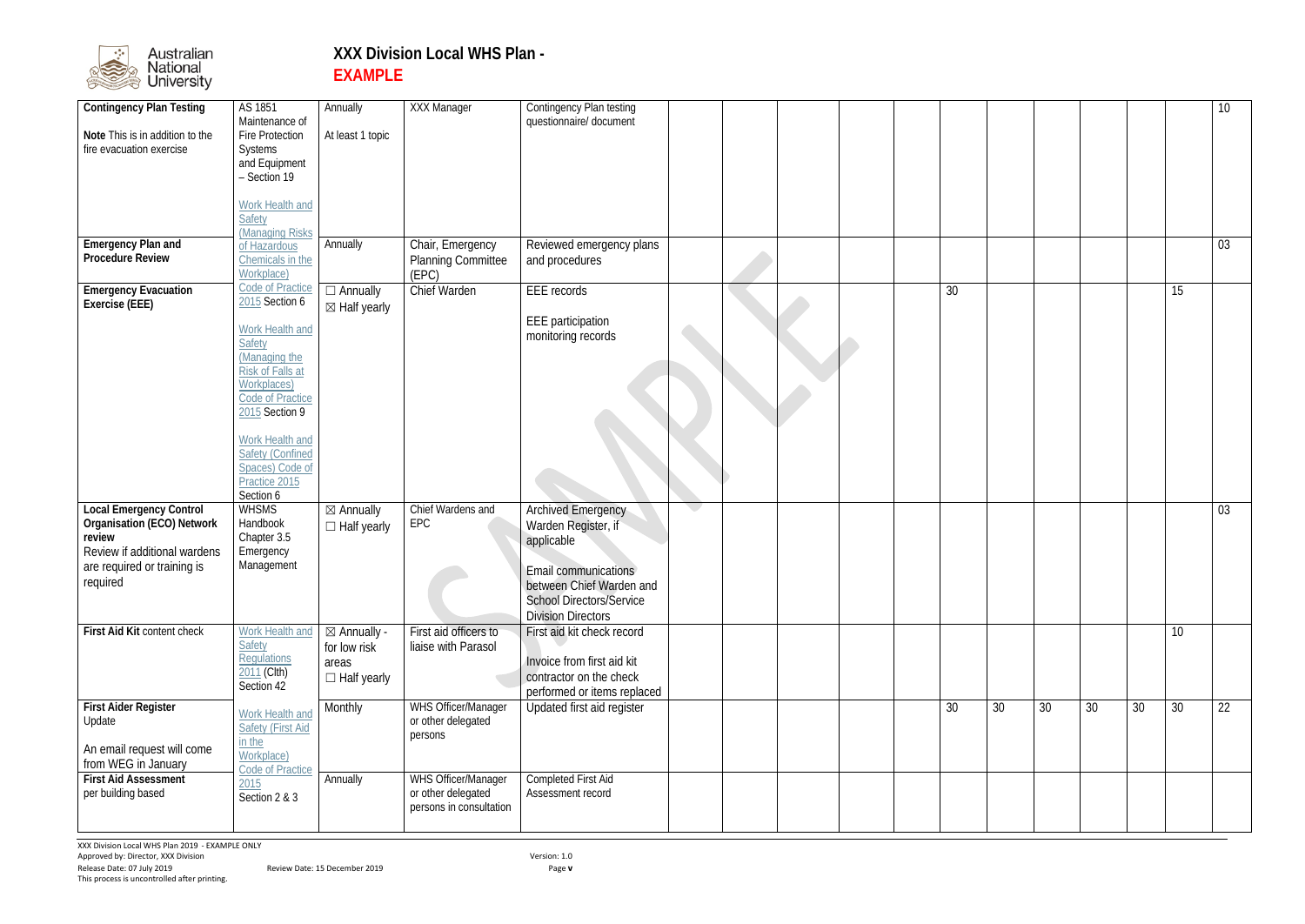

|                                       |                                               |                          | with local First Aid<br><b>Officers</b>    |                                                         |  |  |  |  |     |  |
|---------------------------------------|-----------------------------------------------|--------------------------|--------------------------------------------|---------------------------------------------------------|--|--|--|--|-----|--|
| Designated Resting Area<br>inspection | <b>WHSMS</b><br>Chapter 3.4 First   risk area | Annually in low          | Authorised Inspector<br>and the designated | Workplace inspection record                             |  |  |  |  | 1 J |  |
|                                       | Aid                                           | workplace<br>inspections | <b>Advanced First Aider</b>                | Tax invoice for replacement<br>Corrective actions taken |  |  |  |  |     |  |

#### **Workplace Inspections**

|                              |                         |           |                    |                              |    |   |   |   | 2019  |    |   |   |                |           |   |
|------------------------------|-------------------------|-----------|--------------------|------------------------------|----|---|---|---|-------|----|---|---|----------------|-----------|---|
| Locations                    | Legal and               | Frequency | Responsible        | <b>Records</b>               |    |   |   |   | Month |    |   |   |                |           |   |
|                              | other                   |           | <b>Staff</b>       |                              |    | M | A | M |       |    | A | S | $\overline{O}$ | N.        | D |
|                              | requirement             |           |                    |                              |    |   |   |   |       |    |   |   |                |           |   |
|                              | reference               |           |                    |                              |    |   |   |   |       |    |   |   |                |           |   |
| Level 1 XXX Building Offices | Work Health and         | Annually  | Authorised         | Workplace inspection records |    |   |   |   |       |    |   |   |                | $15-20$   |   |
|                              | Safety (How to          |           | Inspector          |                              |    |   |   |   |       |    |   |   |                |           |   |
|                              | Manage Work             |           |                    | Corrective actions report    |    |   |   |   |       |    |   |   |                |           |   |
|                              | <b>Health and</b>       |           | Jeremy Heins       |                              |    |   |   |   |       |    |   |   |                |           |   |
| XXX Lab                      | <b>Safety Risks)</b>    | 6 monthly | Authorised         | Workplace inspection records |    |   |   |   |       | 20 |   |   |                | $15-20$   |   |
|                              | <b>Code of Practice</b> |           | Inspector          |                              |    |   |   |   |       |    |   |   |                |           |   |
|                              | 2015<br>Section 4.3     |           |                    | Corrective actions report    |    |   |   |   |       |    |   |   |                |           |   |
|                              |                         |           | John Citizen (HSR) |                              |    |   |   |   |       |    |   |   |                |           |   |
| <b>XXXX Workshop</b>         |                         | 6 monthly | Authorised         | Workplace inspection records |    |   |   |   |       | 15 |   |   |                | $10 - 15$ |   |
|                              |                         |           | Inspector          | Corrective actions report    |    |   |   |   |       |    |   |   |                |           |   |
|                              |                         |           | John Citizen (HSR) |                              |    |   |   |   |       |    |   |   |                |           |   |
|                              |                         |           | and Nicole Citizen |                              |    |   |   |   |       |    |   |   |                |           |   |
| Level 3 XXX Building High    |                         | 6 monthly | Authorised         | Workplace inspection records | k. |   |   |   |       | 17 |   |   |                | $10 - 20$ |   |
| Risk Areas (including XX, XX |                         |           | Inspector          |                              |    |   |   |   |       |    |   |   |                |           |   |
| and XXX Lab and XXX          |                         |           |                    | Corrective actions report    |    |   |   |   |       |    |   |   |                |           |   |
| Workshop)                    |                         |           | John Citizen (HSR) |                              |    |   |   |   |       |    |   |   |                |           |   |
|                              |                         |           | and David Lee      |                              |    |   |   |   |       |    |   |   |                |           |   |
|                              |                         |           |                    | Workplace inspection records |    |   |   |   |       |    |   |   |                |           |   |
|                              |                         |           |                    |                              |    |   |   |   |       |    |   |   |                |           |   |
|                              |                         |           |                    | Corrective actions report    |    |   |   |   |       |    |   |   |                |           |   |
|                              |                         |           |                    | Workplace inspection records |    |   |   |   |       |    |   |   |                |           |   |
|                              |                         |           |                    |                              |    |   |   |   |       |    |   |   |                |           |   |
|                              |                         |           |                    | Corrective actions report    |    |   |   |   |       |    |   |   |                |           |   |
|                              |                         |           |                    | Workplace inspection records |    |   |   |   |       |    |   |   |                |           |   |
|                              |                         |           |                    |                              |    |   |   |   |       |    |   |   |                |           |   |
|                              |                         |           |                    | Corrective actions report    |    |   |   |   |       |    |   |   |                |           |   |

| <b>Hazard Management</b> |                          |           |                          |         |  |   |     |       |              |   |  |   |
|--------------------------|--------------------------|-----------|--------------------------|---------|--|---|-----|-------|--------------|---|--|---|
|                          |                          |           |                          |         |  |   |     |       |              |   |  |   |
|                          |                          |           |                          |         |  |   |     | 2019  |              |   |  |   |
| <b>Activities</b>        | Legal and other          | Frequency | <b>Responsible Staff</b> | Records |  |   |     | Month |              |   |  |   |
|                          | requirement<br>reference |           |                          |         |  | H | ΙVΙ |       | $\mathbf{I}$ | ີ |  | D |
|                          |                          |           |                          |         |  |   |     |       |              |   |  |   |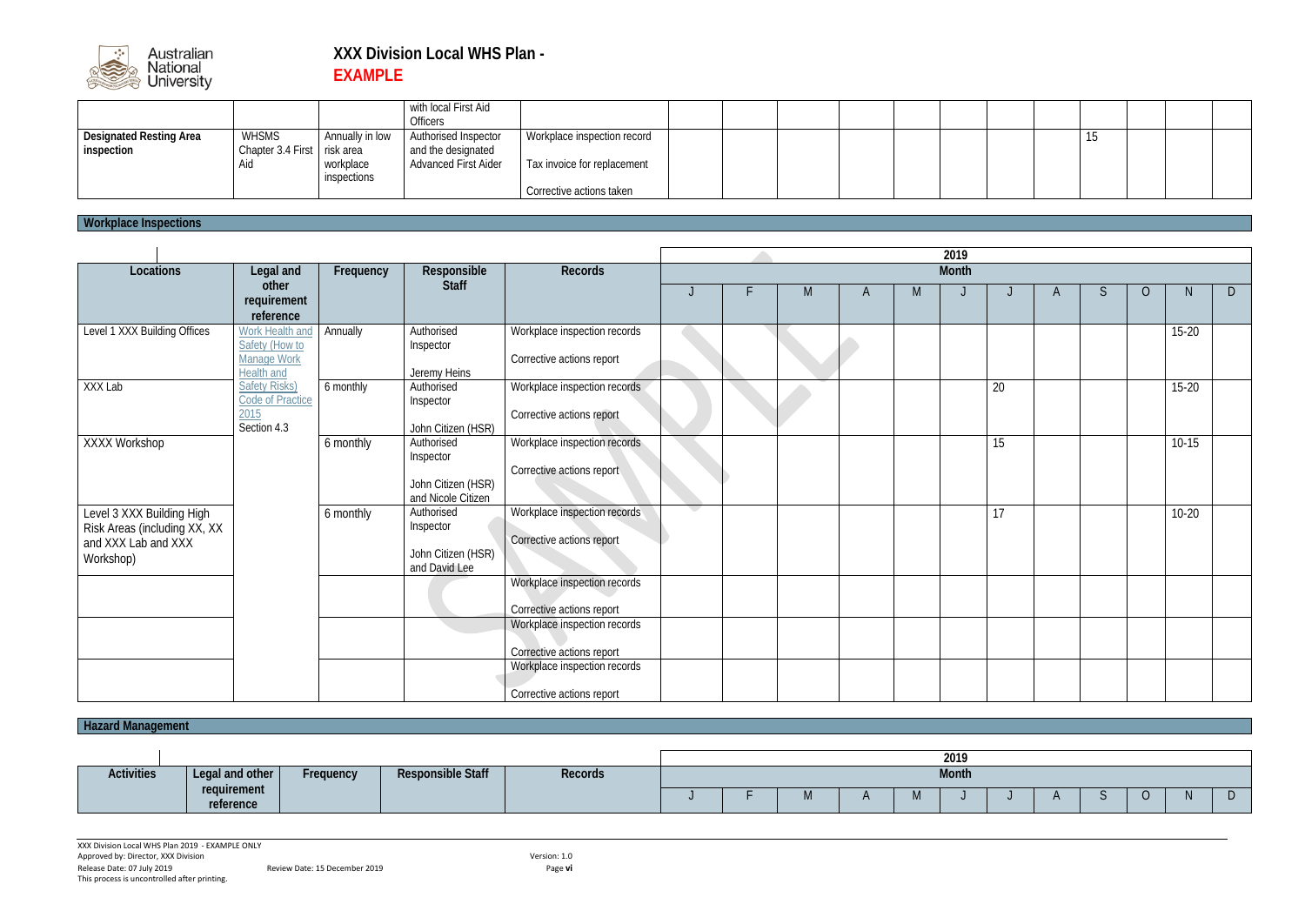

| <b>Annual Risk Profile</b><br>Review to try to<br>reduce                               | Work Health and<br>Safety (How to<br><b>Manage Work</b><br><b>Health and Safety</b><br>Risks) Code of | Annually in<br>December                                                                                                               | <b>XXX Division Director</b><br>In discussion with WHS<br>Officers/Managers or<br>other delegated positions | <b>Annual Risk Profile Review</b><br>submitted to WEG<br>Annually reviewed hazard<br>register |    |  |                                        |    |    |    |    |    | 10 |
|----------------------------------------------------------------------------------------|-------------------------------------------------------------------------------------------------------|---------------------------------------------------------------------------------------------------------------------------------------|-------------------------------------------------------------------------------------------------------------|-----------------------------------------------------------------------------------------------|----|--|----------------------------------------|----|----|----|----|----|----|
| <b>Review Static Risk</b><br>Assessments in<br>accordance with<br>residual risk rating | Practice 2015<br>Section 4.3<br><b>WHSMS</b><br>Handbook 3.1<br>Hazard<br>Management                  | $\Box$ 6-monthly<br>(Residual risk<br>Extreme)<br>$\Box$ Annually (High)<br>$\Box$ 2-yearly<br>(Medium)<br>$\boxtimes$ 3-yearly (Low) | Local supervisors and<br>affected workers in<br>consultation with WHS<br>Officers/Managers                  | <b>Static Risk Assessment Review</b><br>schedule<br><b>Static Risk Assessment Register</b>    | 15 |  | Nothing due for review in rest of 2019 |    |    |    |    |    |    |
| <b>Review Safe Work</b><br>Procedures                                                  |                                                                                                       | In accordance with<br>the review<br>timeframe of the<br>associated risk<br>assessments                                                | Local supervisors and<br>affected workers in<br>consultation with WHS<br>Officers/Managers                  | <b>Reviewed SWPs</b><br><b>Static Risk Assessment Register</b>                                |    |  | Nothing due for review in 2019         |    |    |    |    |    |    |
| <b>Monitor Static Risk</b><br>Assessment<br>Register                                   | <b>WHSMS Chapter</b><br>3.1 Hazard<br>Management                                                      | Monthly                                                                                                                               | WHS Officers/Managers                                                                                       | <b>Archived Static Risk</b><br><b>Assessment Register</b>                                     |    |  | 15                                     | 15 | 15 | 18 | 15 | 19 | 10 |
|                                                                                        |                                                                                                       |                                                                                                                                       |                                                                                                             |                                                                                               |    |  |                                        |    |    |    |    |    |    |

#### **Induction and Training**

|                                                                                           |                                                                    |              |                                                                                                                                                          |                                                                                                                                      |  |  |   | 2019         |    |              |    |    |    |    |
|-------------------------------------------------------------------------------------------|--------------------------------------------------------------------|--------------|----------------------------------------------------------------------------------------------------------------------------------------------------------|--------------------------------------------------------------------------------------------------------------------------------------|--|--|---|--------------|----|--------------|----|----|----|----|
| <b>Activities</b>                                                                         | Legal and other                                                    | Frequency    | <b>Responsible Staff</b>                                                                                                                                 | <b>Records</b>                                                                                                                       |  |  |   | <b>Month</b> |    |              |    |    |    |    |
|                                                                                           | requirement<br>reference                                           |              |                                                                                                                                                          |                                                                                                                                      |  |  | M |              |    | $\mathsf{A}$ |    |    |    |    |
| Monitoring WHS<br><b>Local Training Plan</b><br>on training<br>completion                 | <b>Work Health and</b><br>Safety Act 2011<br>(Clth) Section 19     | Monthly      | Person managing the<br>WHS Local Training Plan                                                                                                           | Monthly archived Local<br><b>Training Plan</b>                                                                                       |  |  |   | 30           | 30 | 30           | 30 | 30 | 30 | 20 |
| Monitor WHS Local<br>Training Plan to<br>identify gaps and<br>resolve the gaps            | Work Health and<br>Safety<br>Regulations 2011<br>(Clth) Section 39 | Quarterly    | School Director, Service<br><b>Division Director</b>                                                                                                     | Quarterly archived Training<br>Plan<br><b>Local WHS Committee</b><br>minutes                                                         |  |  |   |              |    |              | 15 |    |    | 15 |
| Review WHS Local<br>Training Plan on its<br>relevance                                     |                                                                    | Annually     | School Director, Service<br><b>Division Director</b>                                                                                                     | Archived Local Training Plan<br>Local WHS Committee<br>minutes                                                                       |  |  |   |              |    |              |    |    |    | 15 |
| Reminder to<br>discuss WHS<br>performance and<br>development in the<br><b>PDR</b> process | <b>NA</b>                                                          | Twice a year | <b>School Director, Service</b><br><b>Division Directors</b><br>This responsibility can be<br>delegated to School<br>Managers, General<br>Managers, Team | Email sent to all supervisors<br>Materials displayed at WHS<br>Notice Boards<br>Minutes of meetings where<br>most supervisors in the |  |  |   | 15           |    |              |    | 10 |    |    |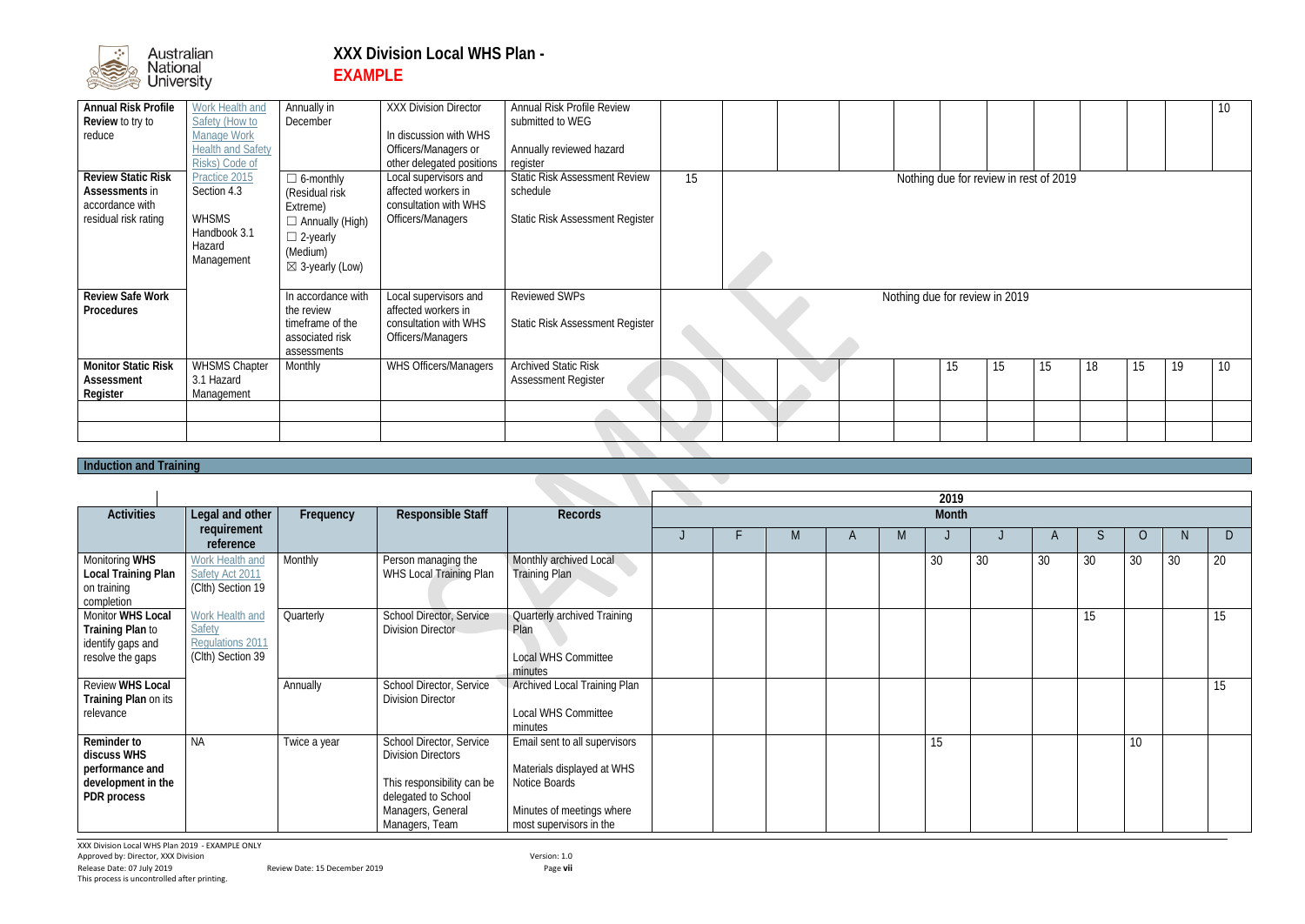

|                                                                              |          | Managers or other<br>Management positions | <b>School/Service Division</b><br>attend |  |  |                        |                            |              |
|------------------------------------------------------------------------------|----------|-------------------------------------------|------------------------------------------|--|--|------------------------|----------------------------|--------------|
| Supervision Checks   NA<br>for Tier 3 Work<br>Safely Proficiency<br>Training | Annually | Supervisors or delegates                  | Supervision check records                |  |  | (for XXX)<br>workshop) | 30<br>(for<br>XXX<br>Labs) | XXX<br>Team) |
|                                                                              |          |                                           |                                          |  |  |                        |                            |              |

### **Electrical Safety Management**

|                                      |                                                                                                                                                                                                                         |           |                          |                                                                                                                                 | 2019 |   |          |            |              |  |  |  |   |  |  |
|--------------------------------------|-------------------------------------------------------------------------------------------------------------------------------------------------------------------------------------------------------------------------|-----------|--------------------------|---------------------------------------------------------------------------------------------------------------------------------|------|---|----------|------------|--------------|--|--|--|---|--|--|
| <b>Activities</b>                    | Legal and other                                                                                                                                                                                                         | Frequency | <b>Responsible Staff</b> | <b>Records</b>                                                                                                                  |      |   |          |            | <b>Month</b> |  |  |  |   |  |  |
|                                      | requirement<br>reference                                                                                                                                                                                                |           |                          |                                                                                                                                 |      | M | $\Gamma$ | <b>IVI</b> |              |  |  |  | U |  |  |
| Electrical<br>testing and<br>tagging | <b>Work Health and Safety</b><br>Regulations 2011 (Clth)<br>Section 150 & 151<br><b>Work Health and Safety</b><br>(Managing Electrical<br>Risks in the Workplace)<br>Code of Practice 2015,<br>particularly section 3.2 |           |                          | Electrical testing and tagging<br>invoice<br>Electrical testing and tagging<br>records showing % passing or<br>failing the test |      |   | 30       |            |              |  |  |  |   |  |  |

#### **Key Meetings**

|                                                            |                                                                |             |                          |                 |  |     |              |     | 2019  |    |                   |    |   |    |
|------------------------------------------------------------|----------------------------------------------------------------|-------------|--------------------------|-----------------|--|-----|--------------|-----|-------|----|-------------------|----|---|----|
| <b>Meetings</b>                                            | Legal and other                                                | Frequency   | <b>Responsible Staff</b> | <b>Records</b>  |  |     |              |     | Month |    |                   |    |   |    |
|                                                            | requirement<br>reference                                       |             |                          |                 |  | IVI | $\mathsf{H}$ | IVI |       |    | $\mathsf{\Gamma}$ |    | U | D. |
| <b>Local WHS Committee</b><br>Meetings                     | <b>Work Health and</b><br>Safety Act 2011<br>(Clth) Section 78 | Quarterly   |                          | Meeting minutes |  | 15  |              |     | 30    | 16 |                   | 15 |   | I5 |
| <b>Emergency Planning</b><br>Committee                     |                                                                | Annually    |                          | Meeting minutes |  |     |              |     |       |    |                   |    |   |    |
| <b>Authorised Inspectors</b><br>- Community of<br>Practice |                                                                | Half yearly |                          | N/A             |  |     |              |     |       |    |                   |    |   |    |
|                                                            |                                                                |             |                          |                 |  |     |              |     |       |    |                   |    |   |    |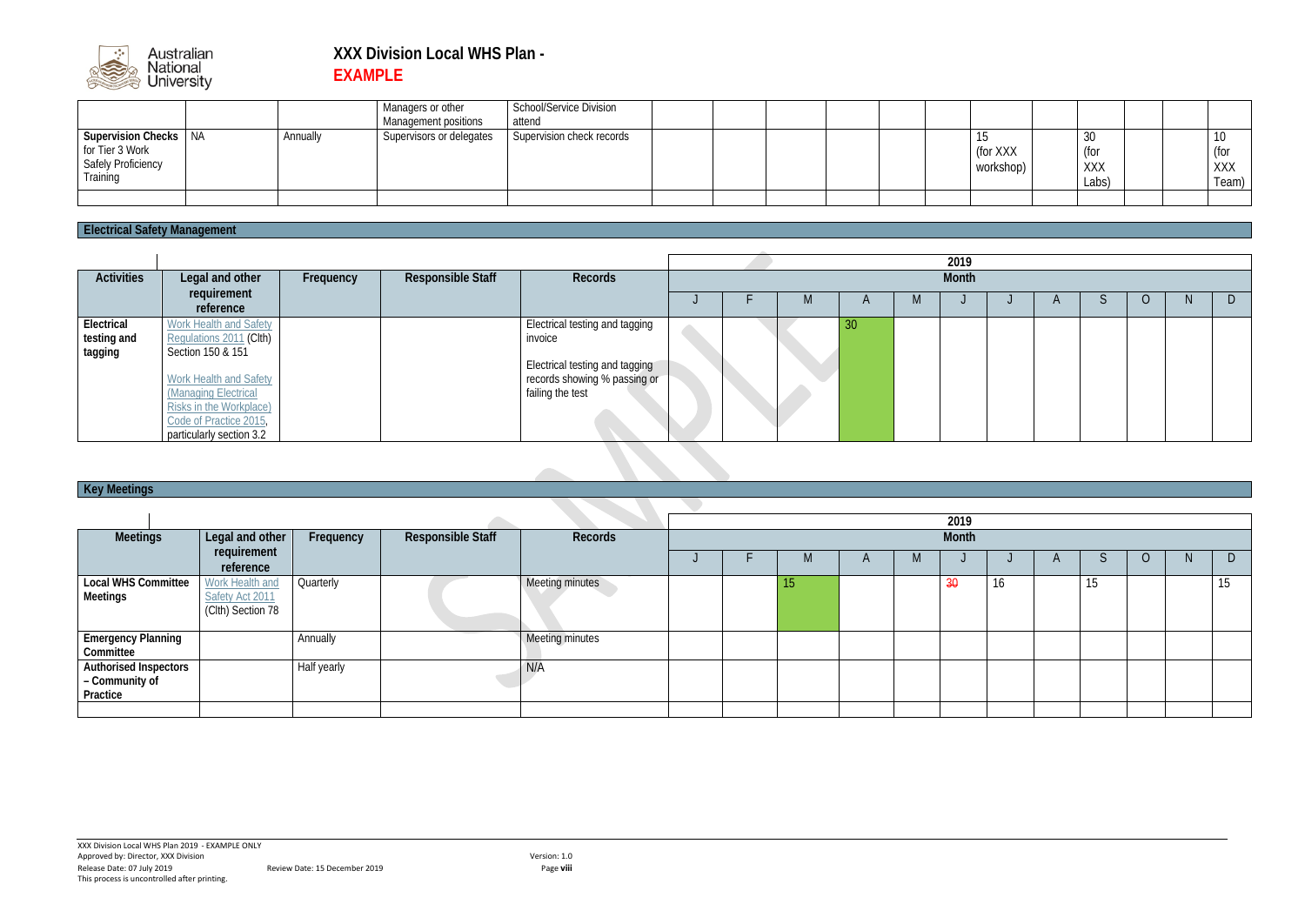

#### **Reports and Reviews – Safety Management System Documents**

|                                                                             |                                                                          |                                                 |                                                                                                                                                             |                                                                                                                           |  |   |   |   | 2019  |    |    |    |        |    |                         |
|-----------------------------------------------------------------------------|--------------------------------------------------------------------------|-------------------------------------------------|-------------------------------------------------------------------------------------------------------------------------------------------------------------|---------------------------------------------------------------------------------------------------------------------------|--|---|---|---|-------|----|----|----|--------|----|-------------------------|
| <b>Activities</b>                                                           | Legal and other                                                          | Frequency                                       | <b>Responsible Staff</b>                                                                                                                                    | <b>Records</b>                                                                                                            |  |   |   |   | Month |    |    |    |        |    |                         |
|                                                                             | requirement<br>reference                                                 |                                                 |                                                                                                                                                             |                                                                                                                           |  | M | A | M |       |    | A  | S  | $\cup$ | N. | $\mathsf{D}$            |
| <b>Traffic Light Status</b><br><b>Report Review</b>                         | Work Health and<br>Safety Act 2011<br>(Clth) Section 19<br>Due Diligence | Quarterly                                       | Draft by WHS<br>Officers/Managers or any<br>other appropriate positions<br>Authorised by School<br><b>Directors or Service Division</b><br><b>Directors</b> | Submitted Traffic Light Report                                                                                            |  |   |   |   |       |    |    | 15 |        |    | 15                      |
| <b>Traffic Light Status</b><br><b>Report Validation</b>                     |                                                                          | Quarterly                                       | <b>WEG WHS Consultants</b>                                                                                                                                  | No objective evidence<br>required                                                                                         |  |   |   |   |       | 20 |    |    | 20     |    |                         |
| <b>Corrective Action</b><br><b>Report Review</b>                            |                                                                          | Quarterly                                       | <b>School Directors or Service</b><br><b>Division Directors</b><br>In consultation with WHS<br>Committee members                                            | <b>Local WHS Committee</b><br><b>Minutes</b><br>Other meeting minutes<br>where there is no Local<br><b>WHS Committees</b> |  |   |   |   |       |    |    | 15 |        |    | 15                      |
| <b>Incident Review</b>                                                      |                                                                          | Quarterly                                       | <b>School Directors or Service</b><br><b>Division Directors</b><br>In consultation with WHS<br>Committee members                                            | <b>Local WHS Committee</b><br><b>Minutes</b><br>Other meeting minutes<br>where there is no Local<br><b>WHS Committees</b> |  |   |   |   |       |    |    | 15 |        |    | 15                      |
| <b>Incident Trend</b><br>Analysis Review and<br>develop local<br>strategies |                                                                          | Annually                                        | <b>School Directors or Service</b><br><b>Division Directors</b><br>In consultation with WHS<br>Committee members                                            |                                                                                                                           |  |   |   |   |       |    |    |    |        |    | 15                      |
| <b>Audit Result Review</b>                                                  |                                                                          | Quarterly                                       | School Directors or Service<br><b>Division Directors</b><br>In consultation with WHS<br>Committee members                                                   | <b>Local WHS Committee</b><br><b>Minutes</b><br>Other meeting minutes<br>where there is no Local<br><b>WHS Committees</b> |  |   |   |   |       |    |    | 15 |        |    | 15                      |
| <b>Local WHS Plan</b><br>Monitoring                                         |                                                                          | Monthly                                         | WHS Officers/Managers<br>or Local Human<br>Resources Managers<br>where the area has no<br>WHS Officers/Managers                                             | Monthly archived Local<br><b>WHS Plan</b>                                                                                 |  |   |   |   | 30    | 30 | 30 | 30 | 30     | 30 | 20                      |
| Local WHS Plan<br>Monitoring and<br>Review                                  |                                                                          | Monitoring<br>Quarterly<br><b>Annual Review</b> | <b>School Directors or Service</b><br><b>Division Directors</b><br>In consultation with WHS<br>Committee members                                            | Local WHS Committee<br><b>Minutes</b><br>Other meeting minutes<br>where there is no Local<br><b>WHS Committees</b>        |  |   |   |   |       |    |    | 15 |        |    | 15<br>include<br>review |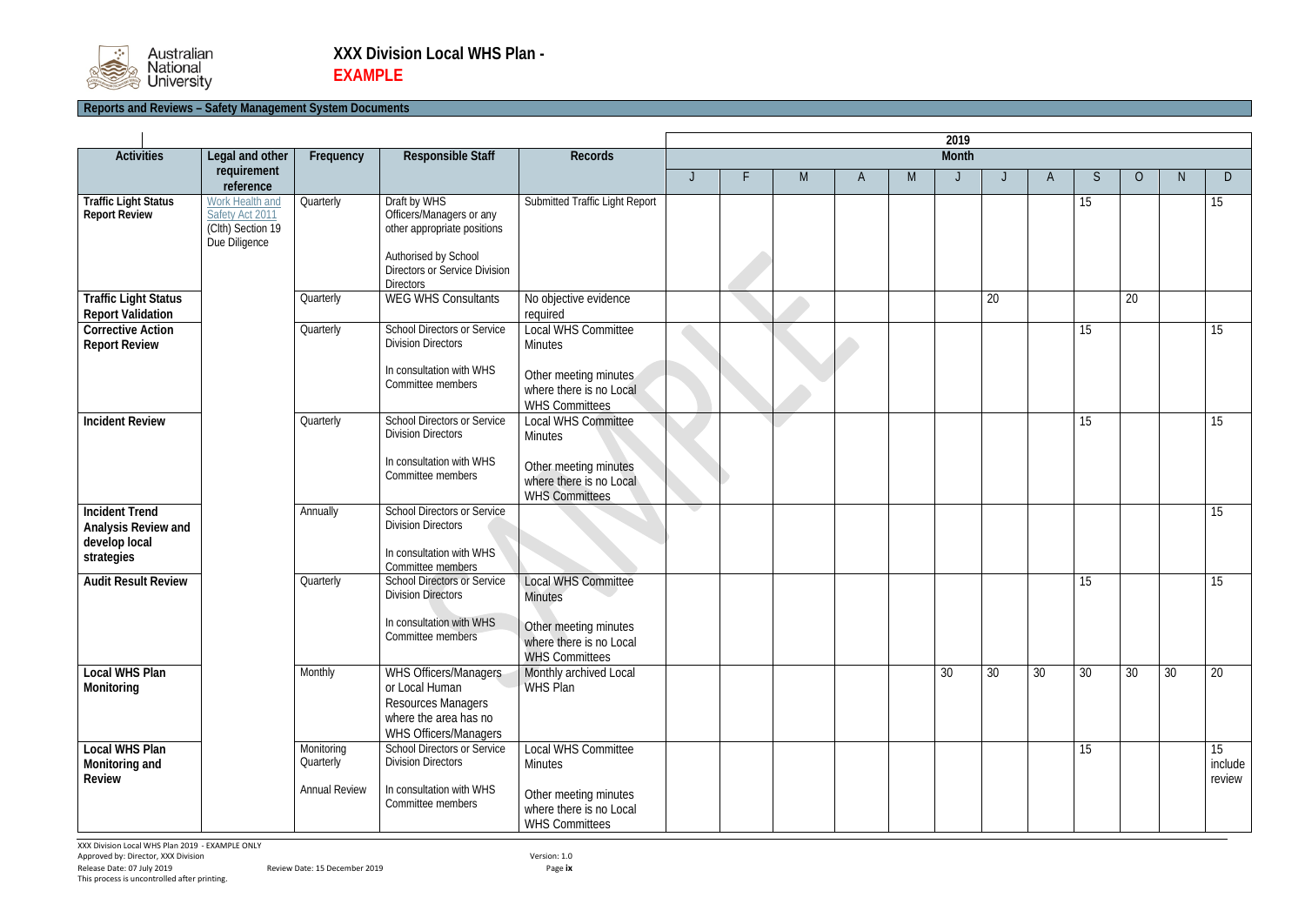

|                                                 |          |                                                                                                                                                                                            | Completed Local WHS Plan                                                                |  |  |  |  |    |
|-------------------------------------------------|----------|--------------------------------------------------------------------------------------------------------------------------------------------------------------------------------------------|-----------------------------------------------------------------------------------------|--|--|--|--|----|
| <b>Gap Analysis to</b><br><b>WHSMS Handbook</b> | Annually | WHS Officers/Managers<br>or other delegated<br>positions where the area<br>has no WHS<br>Officers/Managers<br>The outcome can be<br>reported to Local WHS<br>Committees for<br>discussions | Gap analysis document, if<br>available<br><b>Local WHS Committee</b><br>Meeting minutes |  |  |  |  | 10 |

### **Risk Specific - FOR AREAS WHICH THESE APPLY**

#### **Personal Protective Equipment (PPE)**

|                                                                                                                                              |                                                                           |             |                                                                        |                                                                                                 |  |              | 2019         |           |           |           |   |
|----------------------------------------------------------------------------------------------------------------------------------------------|---------------------------------------------------------------------------|-------------|------------------------------------------------------------------------|-------------------------------------------------------------------------------------------------|--|--------------|--------------|-----------|-----------|-----------|---|
| <b>Activities</b>                                                                                                                            | Legal and other                                                           | Frequency   | <b>Responsible Staff</b>                                               | <b>Records</b>                                                                                  |  |              | <b>Month</b> |           |           |           |   |
|                                                                                                                                              | requirement<br>reference                                                  |             |                                                                        |                                                                                                 |  | $\mathsf{A}$ |              |           |           |           | D |
| Inspect PPE to ensure<br>PPE are maintained,<br>repaired or replaced as<br>needed                                                            | Work Health and<br><b>Safety</b><br>Regulations 2011<br>(Clth) Section 44 | Half-yearly | Authorised Inspector and<br>Local Manager or supervisor<br>or delegate | Workplace Inspection record<br>PPE maintenance, repair<br>records and/or replacement<br>invoice |  |              |              | $17 - 20$ |           | $15 - 20$ |   |
| <b>Review PPE provision</b><br>to ensure all PPE used in   Handbook 3.1<br>local areas are derived<br>as a control from a risk<br>assessment | <b>WHSMS</b><br>Hazard<br>Management                                      | Annually    | WHS Officers/Managers                                                  | Risk assessment where the<br>PPE is identified                                                  |  |              |              |           | $10 - 15$ |           |   |

#### **Hazardous Chemicals**

|                                                                                     |                                                                                               |           |                                            |                           |  |            |           | 2019  |          |    |   |    |
|-------------------------------------------------------------------------------------|-----------------------------------------------------------------------------------------------|-----------|--------------------------------------------|---------------------------|--|------------|-----------|-------|----------|----|---|----|
| <b>Activities</b>                                                                   | Legal and other                                                                               | Frequency | <b>Responsible Staff</b>                   | Records                   |  |            |           | Month |          |    |   |    |
|                                                                                     | requirement<br>reference                                                                      |           |                                            |                           |  | <b>IVI</b> | <b>IV</b> |       | $\Gamma$ |    | ◡ | D  |
| Check if chemical<br>register is up-to-date<br>If not, update chemical<br>registers | Work Health and<br>Safety<br>Regulations 2011<br>(Clth) Section<br>344, 346 and<br>Schedule 7 | Quarterly | <b>Chemical Register</b><br>administrators | Updated chemical register |  |            |           |       |          | 30 |   | 10 |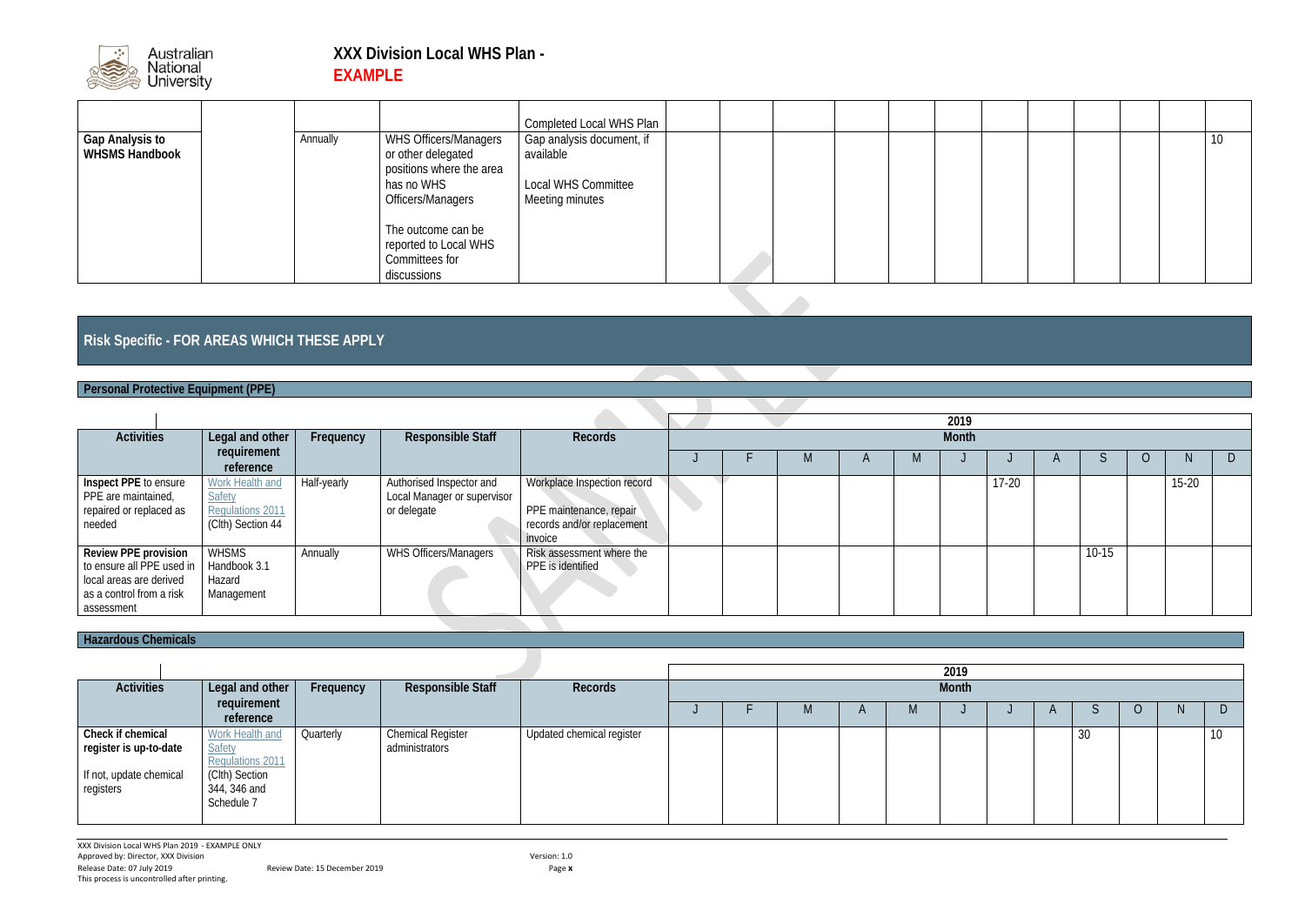

| Check the validity of<br>printed Safety Data<br>Sheet (SDS) (within 5<br>years), if applicable<br>If no printed SDS, then<br>this activity does not<br>apply | <b>Work Health and</b><br><b>Safety</b><br>Regulations 2011<br>(Clth) Section 344 | Annually in early<br>November                                 | Supervisors of activities<br>involving hazardous<br>chemicals<br>In consultation with workers<br>using hazardous chemicals | Workplace inspection template |  |  |  |  |    | $15 - 20$ |                 |
|--------------------------------------------------------------------------------------------------------------------------------------------------------------|-----------------------------------------------------------------------------------|---------------------------------------------------------------|----------------------------------------------------------------------------------------------------------------------------|-------------------------------|--|--|--|--|----|-----------|-----------------|
| Peroxidisable<br>chemical testing<br>for chemicals which<br>can form peroxides in<br>storage                                                                 | <b>WHSMS</b><br>Handbook 3.7<br><b>Chemical Safety</b><br>Management              | $\Box$ Monthly<br>$\boxtimes$ 3-monthly<br>$\Box$ Half yearly | Local supervisors or<br>delegated staff who need<br>to work with peroxidisable<br>chemicals                                | Testing record register       |  |  |  |  | 20 |           | 10 <sup>°</sup> |

 $\mathcal{L}$ 

#### **Hazardous Plant Equipment – Inspection and Maintenance Schedule**

|                                                                       |                                                                        |                                     |                                                         |                                                 |  |   |              |   | <b>20XX</b> |              |    |                |              |              |
|-----------------------------------------------------------------------|------------------------------------------------------------------------|-------------------------------------|---------------------------------------------------------|-------------------------------------------------|--|---|--------------|---|-------------|--------------|----|----------------|--------------|--------------|
| <b>Activities</b>                                                     | Legal and other                                                        | Frequency                           | <b>Responsible Staff</b>                                | <b>Records</b>                                  |  |   |              |   | Month       |              |    |                |              |              |
|                                                                       | requirement                                                            |                                     |                                                         |                                                 |  | M | $\mathsf{A}$ | M |             | $\mathsf{A}$ | S. | $\overline{O}$ | <sup>N</sup> | $\mathsf{D}$ |
|                                                                       | reference                                                              |                                     |                                                         |                                                 |  |   |              |   |             |              |    |                |              |              |
| Review safe guard<br>requirements for<br>hazardous<br>plant/equipment | <b>Work Health and</b><br>Safety<br>Regulations 2011<br>(Clth) Section | 2 Yearly                            | Local supervisors and WHS<br>Officer/Manager            | Reviewed risk assessment<br>Email communication |  |   |              |   |             |              |    | 15             |              |              |
| Ensure if you introduce<br>safe guard, it must be                     | 208, 209                                                               |                                     |                                                         | Review outcome                                  |  |   |              |   |             |              |    |                |              |              |
| identified as a control on<br>corresponding risk<br>assessment        |                                                                        |                                     |                                                         | Corrective action report                        |  |   |              |   |             |              |    |                |              |              |
| Safe guard inspections                                                |                                                                        | Frequency<br>depending on the       | Supervisors of activities<br>involving plant equipment, | Safe guarding inspection<br>checklist           |  |   |              |   |             |              |    |                | 2020         |              |
| Detailed descriptions<br>refer to Handbook                            |                                                                        | frequency of use<br>and force       | laboratory/workshop<br>managers. Research               |                                                 |  |   |              |   |             |              |    |                |              |              |
| <b>Chapter Plant Safety</b>                                           |                                                                        | towards the                         | <b>Support Officers</b>                                 |                                                 |  |   |              |   |             |              |    |                |              |              |
| Management                                                            |                                                                        | guards                              | In consultation with WHS                                |                                                 |  |   |              |   |             |              |    |                |              |              |
|                                                                       |                                                                        | Below are some                      | Officers/Managers or other                              |                                                 |  |   |              |   |             |              |    |                |              |              |
|                                                                       |                                                                        | example                             | delegated positions                                     |                                                 |  |   |              |   |             |              |    |                |              |              |
|                                                                       |                                                                        | frequencies but<br>local areas must |                                                         |                                                 |  |   |              |   |             |              |    |                |              |              |
|                                                                       |                                                                        | determine their                     |                                                         |                                                 |  |   |              |   |             |              |    |                |              |              |
|                                                                       |                                                                        | own                                 |                                                         |                                                 |  |   |              |   |             |              |    |                |              |              |
|                                                                       |                                                                        | □ Half Yearly                       |                                                         |                                                 |  |   |              |   |             |              |    |                |              |              |
|                                                                       |                                                                        | $\Box$ Annually                     |                                                         |                                                 |  |   |              |   |             |              |    |                |              |              |
|                                                                       |                                                                        | $\boxtimes$ 2 Yearly                |                                                         |                                                 |  |   |              |   |             |              |    |                |              |              |
|                                                                       |                                                                        | $\Box$ Three yearly                 |                                                         |                                                 |  |   |              |   |             |              |    |                |              |              |
|                                                                       |                                                                        | $\Box$ Five yearly                  |                                                         |                                                 |  |   |              |   |             |              |    |                |              |              |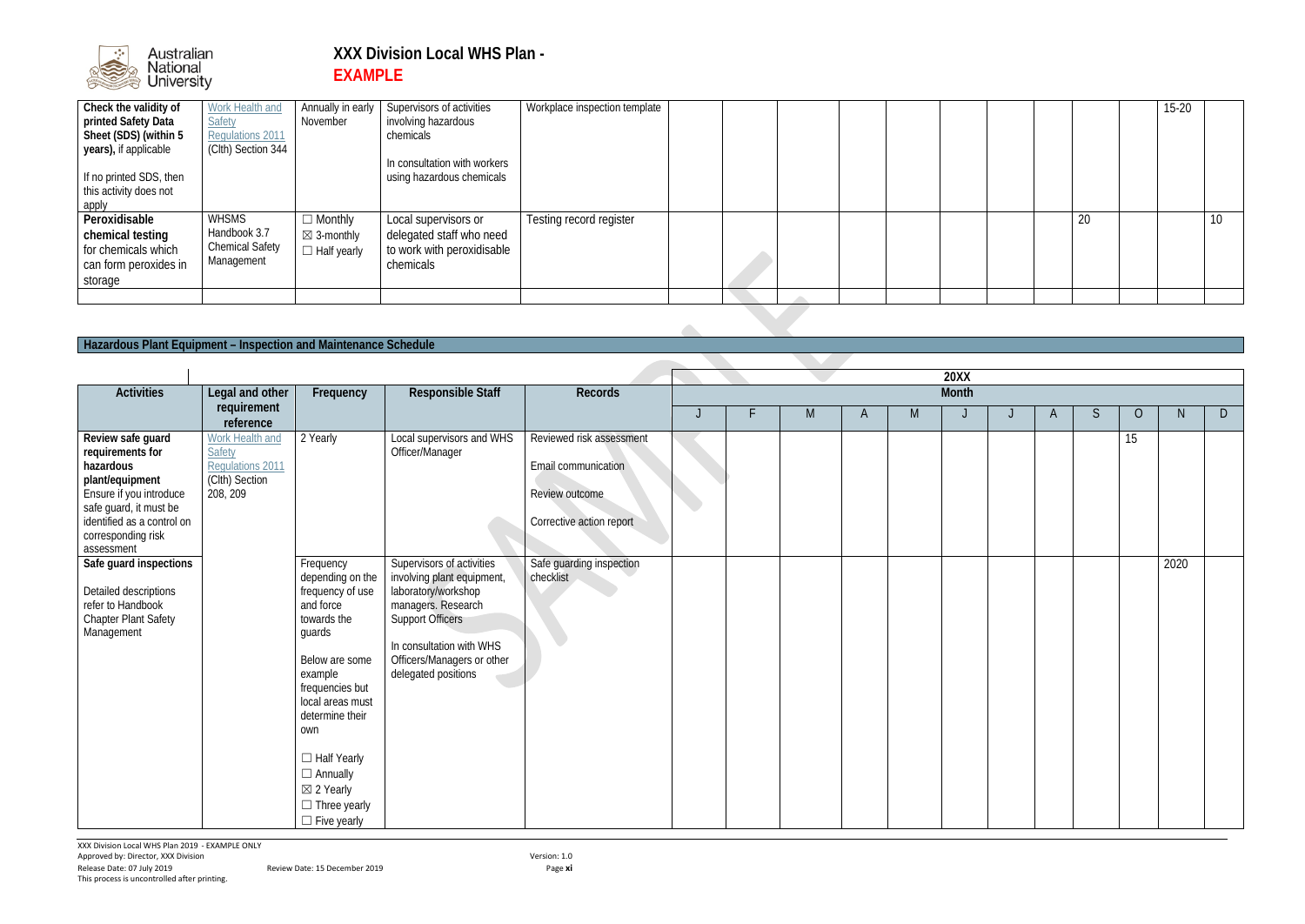

|                                                               |                                                                     | $\Box$ Other<br>frequencies    |                                                    |                                                                                  |  |  |                              |  |         |    |
|---------------------------------------------------------------|---------------------------------------------------------------------|--------------------------------|----------------------------------------------------|----------------------------------------------------------------------------------|--|--|------------------------------|--|---------|----|
| Review emergency<br>stops - sign posted<br>and not obstructed | Work Health and<br>Safety<br>Regulations 2011<br>(Clth) Section 211 | In workplace<br>inspections    | Authorised Inspectors                              | Workplace inspection template<br>Email communication<br>Corrective action report |  |  | $05 - 20$                    |  | $11-20$ |    |
| <b>Biological cabinets</b>                                    |                                                                     | 6 monthly                      | Managed by F&S<br>Records stored by WHS<br>Officer | Maintenance records                                                              |  |  | 20                           |  | 17      |    |
| Fume cupboards                                                |                                                                     | Annually                       | Managed by F&S<br>Records stored by WHS<br>Officer | Maintenance records                                                              |  |  |                              |  |         | 16 |
| Chain saws                                                    |                                                                     | Manufacture<br>recommendations | XXX Workshop Manager                               | Maintenance records                                                              |  |  | See Maximo records           |  |         |    |
| Drill press ACS No. 23                                        |                                                                     | Annually                       | XXX Workshop Manager                               | Maintenance records                                                              |  |  | 15                           |  |         |    |
| Drill press QXH<br>N23515                                     |                                                                     | 6 monthly                      | XXX Workshop Manager                               | Maintenance records                                                              |  |  | 15                           |  |         | 20 |
| <b>XXX Crushing</b><br>machines (various<br>brand and models) |                                                                     | Manufacture<br>recommendations | <b>XXX Workshop Manager</b>                        | Maintenance records                                                              |  |  | See Hazardous Plant Register |  |         |    |
|                                                               |                                                                     |                                |                                                    |                                                                                  |  |  |                              |  |         |    |
|                                                               |                                                                     |                                |                                                    |                                                                                  |  |  |                              |  |         |    |
|                                                               |                                                                     |                                |                                                    |                                                                                  |  |  |                              |  |         |    |
|                                                               |                                                                     |                                |                                                    |                                                                                  |  |  |                              |  |         |    |
|                                                               |                                                                     |                                |                                                    |                                                                                  |  |  |                              |  |         |    |
|                                                               |                                                                     |                                |                                                    |                                                                                  |  |  |                              |  |         |    |

#### **Safety Devices – Check the Integrity**

|                        |              |                                                                |                                                  |                                                          |  |            |          | 2019  |    |  |        |                   |    |
|------------------------|--------------|----------------------------------------------------------------|--------------------------------------------------|----------------------------------------------------------|--|------------|----------|-------|----|--|--------|-------------------|----|
| Item ID                | Location     | Frequency                                                      | <b>Responsible Staff</b>                         | Records                                                  |  |            |          | Month |    |  |        |                   |    |
|                        |              |                                                                |                                                  |                                                          |  | <b>IVI</b> | <b>M</b> |       |    |  | $\cup$ |                   | D. |
| Interlocks             |              |                                                                |                                                  |                                                          |  |            |          |       |    |  |        |                   |    |
| 2 Interlocks           | XXX Lab      | Depending on<br>usage and risk                                 | Authorised inspector and<br>XXX Lab Supervisor   | Workplace inspection records<br>Corrective actions taken |  |            |          |       | 20 |  |        | $\pm 1$<br>20     |    |
|                        |              | □ Quarterly<br>⊠ Half Yearly                                   |                                                  |                                                          |  |            |          |       |    |  |        |                   |    |
| 26 Interlocks          | XXX Workshop | Depending on<br>usage and risk<br>□ Quarterly<br>⊠ Half Yearly | Authorised inspector and<br>XXX Workshop manager | Workplace inspection records<br>Corrective actions taken |  |            |          |       | 20 |  |        | 11<br>$11-$<br>20 |    |
| <b>Emergency Stops</b> |              |                                                                |                                                  |                                                          |  |            |          |       |    |  |        |                   |    |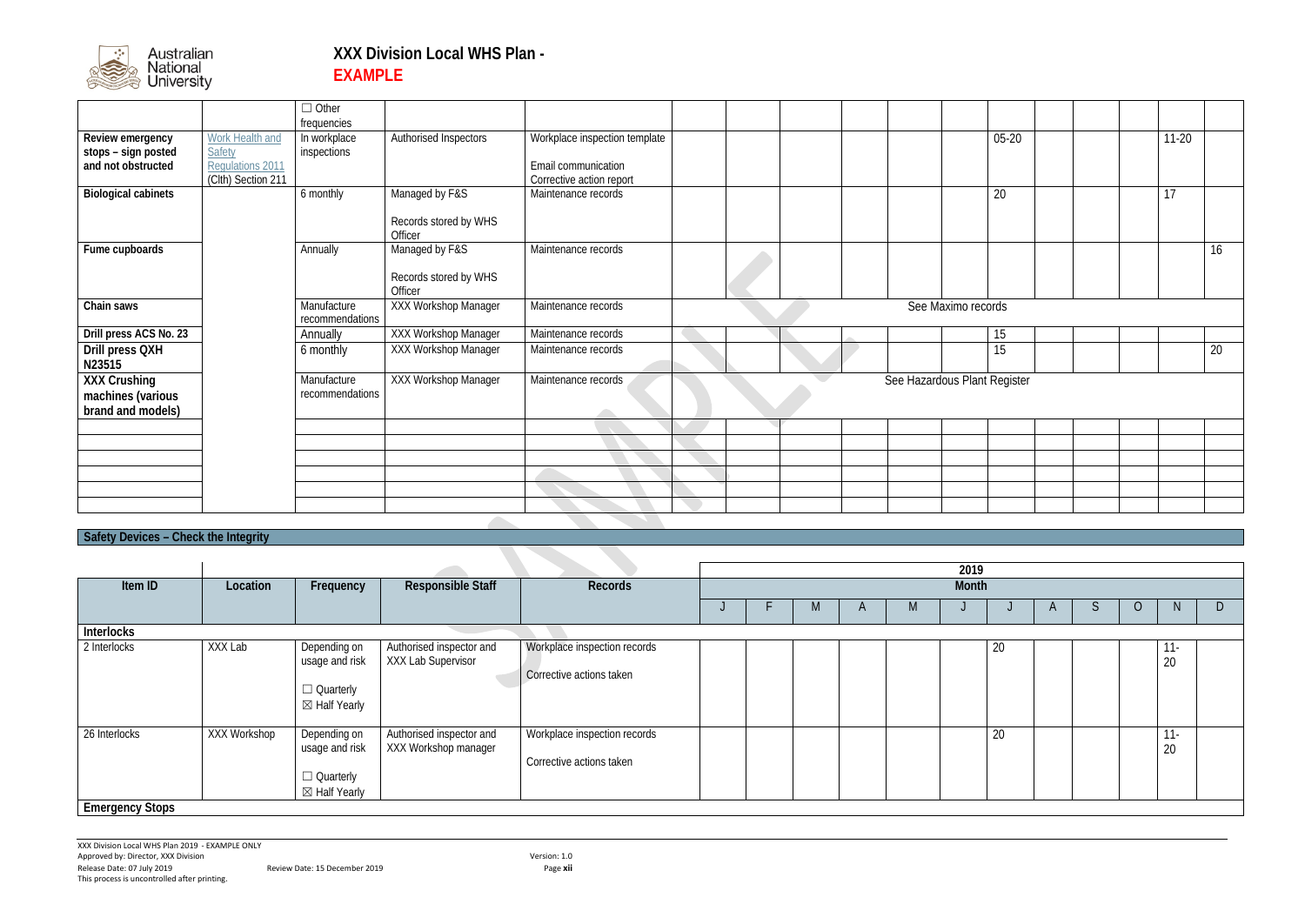

| 34 e-stops   | XXX Lab      | Half yearly | Authorised inspector and<br>XXX Lab Supervisor | Inspection records       |  |  | 20 | -115<br>20 |
|--------------|--------------|-------------|------------------------------------------------|--------------------------|--|--|----|------------|
|              |              |             |                                                | Corrective actions taken |  |  |    |            |
| $54$ e-stops | XXX Workshop | Half yearly | Authorised inspector and                       | Inspection records       |  |  | 20 |            |
|              |              |             | XXX Workshop Manager                           |                          |  |  |    | 20         |
|              |              |             |                                                | Corrective actions taken |  |  |    |            |

#### **Steel Racking Inspection**

|                         |                      |            |                                                  |                   |       |  |  |  |  | 2019 |    |  |  |  |                        |  |
|-------------------------|----------------------|------------|--------------------------------------------------|-------------------|-------|--|--|--|--|------|----|--|--|--|------------------------|--|
| <b>Steel Racking ID</b> | Location             | Inspection | <b>Responsible Staff</b>                         | <b>Records</b>    | Month |  |  |  |  |      |    |  |  |  |                        |  |
|                         |                      | Frequency  |                                                  |                   |       |  |  |  |  |      |    |  |  |  | <b>IV</b>              |  |
| R001-L015               | XXX Lab              | Annual     | Authorised inspector and<br>XXX Lab Supervisor   | Inspection record |       |  |  |  |  |      | 20 |  |  |  | $\sim$<br>$\sim$<br>ZU |  |
| R016-R030               | <b>XXX Workshops</b> | Annual     | Authorised inspector and<br>XXX Workshop Manager | Inspection record |       |  |  |  |  |      | ZU |  |  |  | $\sim$<br>ZU           |  |

#### **Ladders Inspection**

|               |               |                                                                                        |                                                  |                   |  |            |           | 2019         |    |   |   |                          |  |
|---------------|---------------|----------------------------------------------------------------------------------------|--------------------------------------------------|-------------------|--|------------|-----------|--------------|----|---|---|--------------------------|--|
| Ladders ID    | Location      | Inspection                                                                             | <b>Responsible Staff</b>                         | Records           |  |            |           | <b>Month</b> |    |   |   |                          |  |
|               |               | Frequency                                                                              |                                                  |                   |  | <b>IVI</b> | <b>IV</b> |              |    | H | U |                          |  |
| $L001 - L003$ | XXX Lab       | Depending on<br>usage and risk<br>$\Box$ Quarterly<br>⊠ Half Yearly<br>$\Box$ Annually | Authorised inspector and<br>XXX Lab Supervisor   | Inspection record |  |            |           |              | 20 |   |   | $11 -$<br>20             |  |
| L004-L030     | XXXX Workshop | Depending on<br>usage and risk<br>□ Quarterly<br>⊠ Half Yearly<br>$\Box$ Annually      | Authorised inspector and<br>XXX Workshop Manager | Inspection record |  |            |           |              | 20 |   |   | 11<br>$\mathbf{H}$<br>20 |  |

#### **WHS Signs**

|                                                                        |                                           |                          |                                 |  |              | 2019 |    |   |   |                              |  |
|------------------------------------------------------------------------|-------------------------------------------|--------------------------|---------------------------------|--|--------------|------|----|---|---|------------------------------|--|
| <b>Activities</b>                                                      | Frequency                                 | Records                  |                                 |  | <b>Month</b> |      |    |   |   |                              |  |
|                                                                        | <b>Staff</b>                              |                          |                                 |  | $\mathsf{A}$ |      |    | H | Û |                              |  |
| Review local WHS related signs on<br>relevance and physical appearance | As a part of the Workplace<br>Inspections | Authorised<br>inspectors | Inspection records and comments |  |              |      | 20 |   |   | 11<br>$\Box$<br>$\sim$<br>ZU |  |
| Remove, repair or replace signs as<br>appropriate                      | Low risk areas - once a year<br>➤         |                          |                                 |  |              |      |    |   |   |                              |  |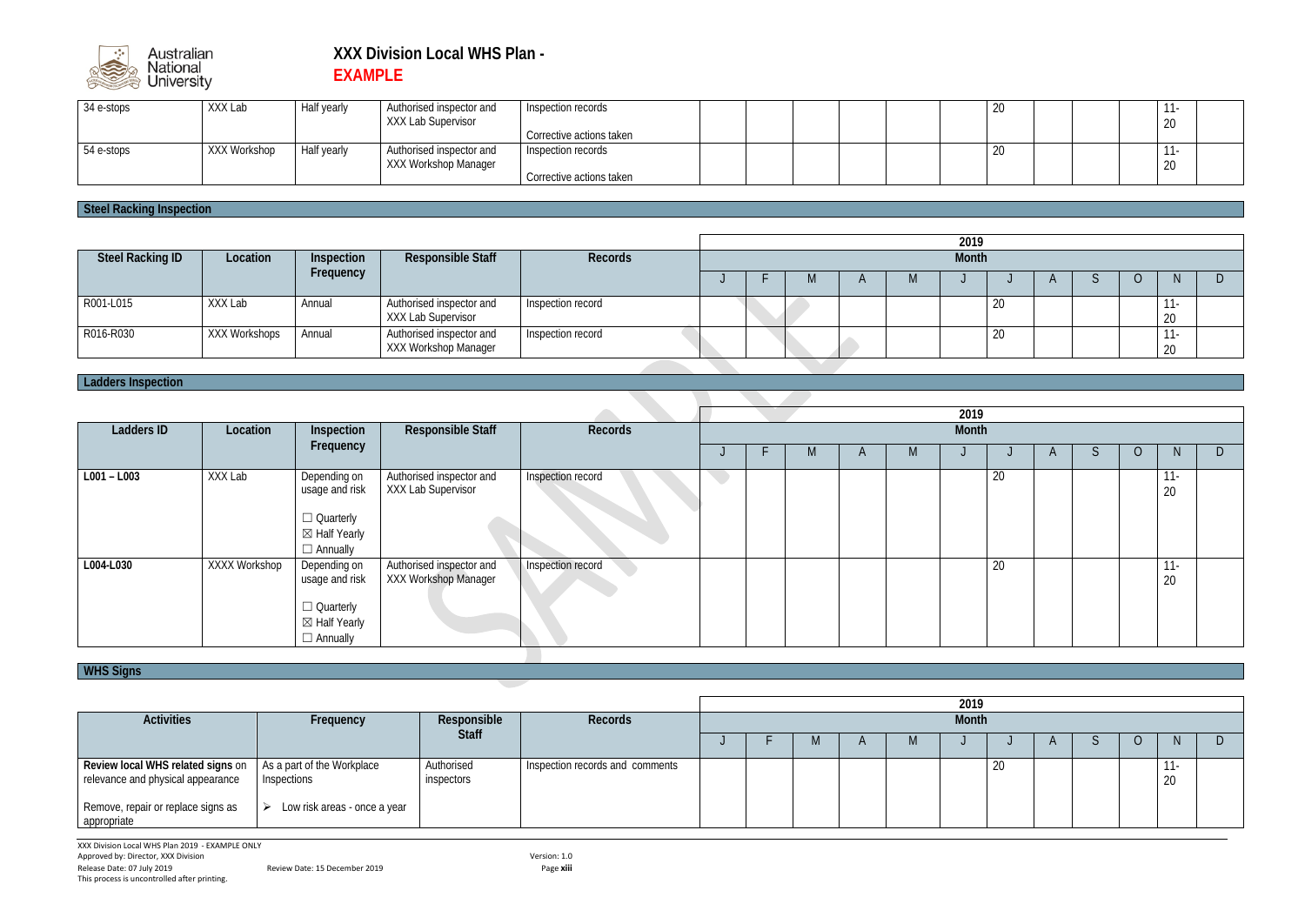

 $\triangleright$  High risk areas – twice a year

#### **Hazardous Noise Management**

|                               |                                |           |                    |                            |              |  |  |  |  |              |  | 2019 |    |                |      |  |  |
|-------------------------------|--------------------------------|-----------|--------------------|----------------------------|--------------|--|--|--|--|--------------|--|------|----|----------------|------|--|--|
| <b>Activities</b>             | Legal and other                | Frequency | Responsible        | <b>Records</b>             | <b>Month</b> |  |  |  |  |              |  |      |    |                |      |  |  |
|                               | requirement<br>reference       |           | <b>Staff</b>       |                            |              |  |  |  |  | $\mathsf{A}$ |  |      |    | $\overline{A}$ |      |  |  |
| Audiometric testing for       | <b>Work Health and Safety</b>  | 2 Yearly  | <b>WHS Officer</b> | Audiometric testing record |              |  |  |  |  |              |  |      |    |                |      |  |  |
| workers who are required to   | Regulations 2011 (Clth)        |           |                    | [confidential]             |              |  |  |  |  |              |  |      |    |                | 2020 |  |  |
| use hearing protections       | Section 58                     |           |                    |                            |              |  |  |  |  |              |  |      |    |                |      |  |  |
| Audiometric testing for       | <b>Work Health and Safety</b>  | 6 monthly | <b>WHS Officer</b> | Audiometric testing record |              |  |  |  |  |              |  |      | 16 |                |      |  |  |
| workers who are exposed to    | (Managing Noise and            |           |                    | [confidential]             |              |  |  |  |  |              |  |      |    |                |      |  |  |
| situations specified in       | <b>Preventing Hearing Loss</b> |           |                    |                            |              |  |  |  |  |              |  |      |    |                |      |  |  |
| <b>WHSMS Handbook Chapter</b> | at Work) Code of               |           |                    |                            |              |  |  |  |  |              |  |      |    |                |      |  |  |
| 3.13 Part 3.13.2.4            | Practice 2015                  |           |                    |                            |              |  |  |  |  |              |  |      |    |                |      |  |  |

**Registration eg. University owned vehicles; Pressure Equipment; Firearms; Forklift etc**

|                     |                                                      |           |                                         |                      |  |  |    |            | 20XX         |  |    |      |  |
|---------------------|------------------------------------------------------|-----------|-----------------------------------------|----------------------|--|--|----|------------|--------------|--|----|------|--|
| <b>Activities</b>   | Legal and other                                      | Frequency | Responsible Staff                       | Records              |  |  |    |            | <b>Month</b> |  |    |      |  |
|                     | requirement<br>reference                             |           |                                         |                      |  |  | H  | <b>IVI</b> |              |  |    |      |  |
| <b>Tractor XXX</b>  | Work Health and<br><b>Safety</b><br>Regulations 2011 | XXX years | Technical manager                       | Renewed registration |  |  |    |            |              |  |    | 2021 |  |
| Forklift XXX        | (Clth) Section<br>264-288D,<br>Schedule 5            | XXX years | XXX Lab supervisor                      | Renewed registration |  |  |    | 2020       |              |  |    |      |  |
| Pressurised vessels |                                                      | Annually  | <b>Building Custodian</b><br>John Smith | Renewed registration |  |  |    |            |              |  | 18 |      |  |
| Autoclave           |                                                      | Annually  | <b>Building Custodian</b><br>John Smith | Renewed registration |  |  | 18 |            |              |  |    |      |  |

**Licence eg. High Risk Work Licence; Forklift Licence; Prohibited & Restricted Carcinogens etc** 

|                                                      |                                       |           |                    |                 |  |      |          | <b>20XX</b>  |    |  |      |  |
|------------------------------------------------------|---------------------------------------|-----------|--------------------|-----------------|--|------|----------|--------------|----|--|------|--|
| <b>Activities</b>                                    | Legal and                             | Frequency | Responsible        | <b>Records</b>  |  |      |          | <b>Month</b> |    |  |      |  |
|                                                      | other<br>requirement<br>reference     |           | <b>Staff</b>       |                 |  |      | <b>M</b> |              |    |  |      |  |
| <b>High Risk Work</b><br>Licence                     | Work Health and<br>Safety             | XXX years | John Citizen       | Renewed licence |  |      |          |              |    |  | 2021 |  |
| <b>Forklift Licence</b>                              | Regulations 2011                      | XXX years | James Lee          | Renewed licence |  | 2020 |          |              |    |  |      |  |
| <b>Restricted &amp;</b><br>Prohibited<br>Carcinogens | (Clth) Section 81-<br>112, Schedule 3 | Annually  | Licence<br>holders | Renewed licence |  |      |          |              | 19 |  |      |  |